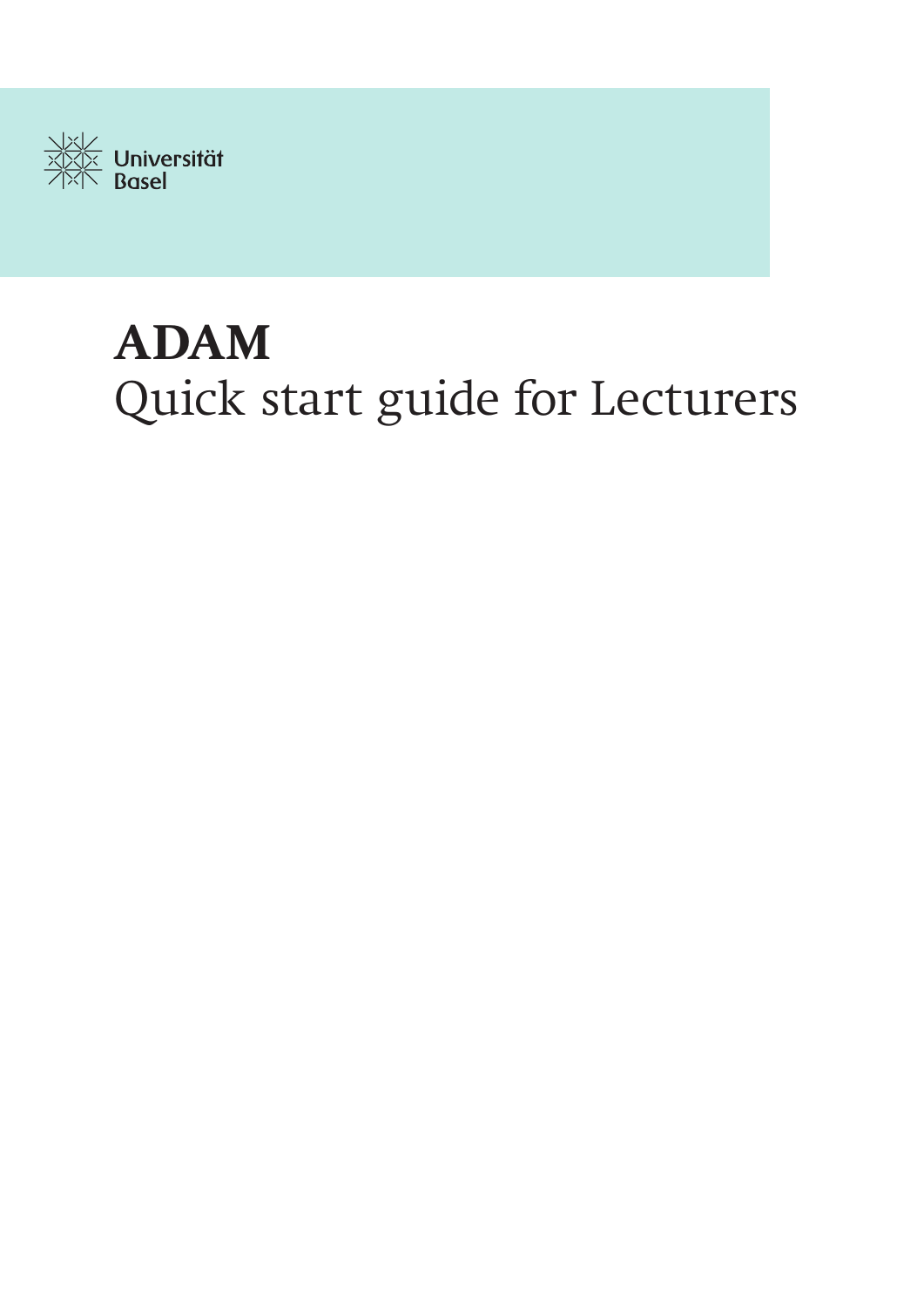# **Quick Start Guide**  ADAM for Lecturers

This quick start guide is intended to give an overview of the basic functions of the distribution and learning platform ADAM. More detailed information can be found in the ADAM Handbook and in further quick start guides that can be accessed trough the **‹Help›** menu or directly and publicly on **https://adam.unibas.ch/help**.

# **What is ADAM?**

ADAM (Advanced Distribution And More) is the only supported web-based learning and distribution platform for lecture material. On the side ADAM can also be used for administration or research groups wanting to share digital material.

The uploaded material will be placed and managed in access restricted areas, the so called **Workspaces**. Within the Workspace an user can have one of the following roles: **Manager**, **Contributor** or **Reader**.

As lecturer you normally get the role Manager within your workspaces.

All workspaces where you have one of the above mentioned roles, are listed under **‹My Workspaces and Groups›** on your **Desktop** (Starting page).

Material can be put from any accessible workspace onto your Desktop. This material then is visible by selecting the entry ‹**Overview›** from your **‹Desktop›** menu.

# **How to create Standard and synchronized Workspaces**

In ADAM there are two types of workspaces: **Standard Workspaces** for administration and research and **Synchronized Workspaces** for the teaching.

# **Standard Workspaces**

Standard Workspaces are primarily used for the distribution of digital material in closed user groups, either for administration or within research groups. Standard Workspaces can be applied for within ADAM by accessing the menu **'More'** and choosing **'Request Workspace'** by all employees of the university.

The management of the members is done manually by the manager of the workspace.

s

Standard Workspaces are shown by the icon:

| Most Visited Getting Started GMX Services<br><b>UNIVERSITÄT BASEL</b><br>Lehre SAPCC Support<br>Leistungsüberprüfung   Lehrveranstaltungen   Studienadministration<br><b>TELE</b><br>VV-NG<br>Pflege (LAP)<br>12486-01<br>Modulverknüpfungen<br>Lehrveranstaltungsform:<br>Pflege (Struktur)<br>Vorlesung<br>$\overline{\mathbf{v}}$<br>Beschluss Lehrangebot<br>Auswertungen Lehre<br><b>Titel:</b><br>Studiengang: Beschreibung<br>Einführung in die Pflanzenökologie und Systemökologie<br>Meine Dozierende anzeigen<br>Dozierende:<br>Dokumente<br>E.<br>Körner<br>Christian<br>E.<br>Stöcklin<br>Jürg<br>F Dozierende suchen und hinzufügen<br>Datum:<br>Beginnt am: 17.02.2014<br>Endet am: 30.05.2014<br>Daten ändern<br>Intervall:<br>$\blacktriangledown$<br>cinmalig<br>Zeitlicher Ablauf: (Einzeltermine anzeigen)<br>$-10$<br>Dienstag<br>12<br>Kollegienhaus<br>$\blacktriangledown$ - wird zugeteit --<br>Neuen zeitlichen Ablauf hinzufügen<br>Hörer zugelassen:<br>□<br>Bemerkung zum Ort:<br><b>Termin nach Vereinbarung:</b><br>$\overline{\phantom{a}}$<br>Bemerkung zur Zeit:<br><b>Erwartete Teilnehmer:</b><br>$\mathbf{1}$<br>Unterrichtssprache:<br>$\overline{\phantom{a}}$<br>Deutsch<br>Weblink:<br><b>Beschriftung Weblink:</b><br>Präsenz/eLearning:<br>kein spezifischer Einsatz<br>$\blacktriangledown$<br><b>ADAM-Workspace:</b> | https://services-qualitaet.unibas.ch/irj/portal/<br>← |  |
|------------------------------------------------------------------------------------------------------------------------------------------------------------------------------------------------------------------------------------------------------------------------------------------------------------------------------------------------------------------------------------------------------------------------------------------------------------------------------------------------------------------------------------------------------------------------------------------------------------------------------------------------------------------------------------------------------------------------------------------------------------------------------------------------------------------------------------------------------------------------------------------------------------------------------------------------------------------------------------------------------------------------------------------------------------------------------------------------------------------------------------------------------------------------------------------------------------------------------------------------------------------------------------------------------------------------------------------------------------------|-------------------------------------------------------|--|
|                                                                                                                                                                                                                                                                                                                                                                                                                                                                                                                                                                                                                                                                                                                                                                                                                                                                                                                                                                                                                                                                                                                                                                                                                                                                                                                                                                  |                                                       |  |
|                                                                                                                                                                                                                                                                                                                                                                                                                                                                                                                                                                                                                                                                                                                                                                                                                                                                                                                                                                                                                                                                                                                                                                                                                                                                                                                                                                  |                                                       |  |
|                                                                                                                                                                                                                                                                                                                                                                                                                                                                                                                                                                                                                                                                                                                                                                                                                                                                                                                                                                                                                                                                                                                                                                                                                                                                                                                                                                  |                                                       |  |
|                                                                                                                                                                                                                                                                                                                                                                                                                                                                                                                                                                                                                                                                                                                                                                                                                                                                                                                                                                                                                                                                                                                                                                                                                                                                                                                                                                  |                                                       |  |
|                                                                                                                                                                                                                                                                                                                                                                                                                                                                                                                                                                                                                                                                                                                                                                                                                                                                                                                                                                                                                                                                                                                                                                                                                                                                                                                                                                  |                                                       |  |
|                                                                                                                                                                                                                                                                                                                                                                                                                                                                                                                                                                                                                                                                                                                                                                                                                                                                                                                                                                                                                                                                                                                                                                                                                                                                                                                                                                  |                                                       |  |
|                                                                                                                                                                                                                                                                                                                                                                                                                                                                                                                                                                                                                                                                                                                                                                                                                                                                                                                                                                                                                                                                                                                                                                                                                                                                                                                                                                  |                                                       |  |
|                                                                                                                                                                                                                                                                                                                                                                                                                                                                                                                                                                                                                                                                                                                                                                                                                                                                                                                                                                                                                                                                                                                                                                                                                                                                                                                                                                  |                                                       |  |
|                                                                                                                                                                                                                                                                                                                                                                                                                                                                                                                                                                                                                                                                                                                                                                                                                                                                                                                                                                                                                                                                                                                                                                                                                                                                                                                                                                  |                                                       |  |
|                                                                                                                                                                                                                                                                                                                                                                                                                                                                                                                                                                                                                                                                                                                                                                                                                                                                                                                                                                                                                                                                                                                                                                                                                                                                                                                                                                  |                                                       |  |
|                                                                                                                                                                                                                                                                                                                                                                                                                                                                                                                                                                                                                                                                                                                                                                                                                                                                                                                                                                                                                                                                                                                                                                                                                                                                                                                                                                  |                                                       |  |
|                                                                                                                                                                                                                                                                                                                                                                                                                                                                                                                                                                                                                                                                                                                                                                                                                                                                                                                                                                                                                                                                                                                                                                                                                                                                                                                                                                  |                                                       |  |
|                                                                                                                                                                                                                                                                                                                                                                                                                                                                                                                                                                                                                                                                                                                                                                                                                                                                                                                                                                                                                                                                                                                                                                                                                                                                                                                                                                  |                                                       |  |
|                                                                                                                                                                                                                                                                                                                                                                                                                                                                                                                                                                                                                                                                                                                                                                                                                                                                                                                                                                                                                                                                                                                                                                                                                                                                                                                                                                  |                                                       |  |
|                                                                                                                                                                                                                                                                                                                                                                                                                                                                                                                                                                                                                                                                                                                                                                                                                                                                                                                                                                                                                                                                                                                                                                                                                                                                                                                                                                  |                                                       |  |
|                                                                                                                                                                                                                                                                                                                                                                                                                                                                                                                                                                                                                                                                                                                                                                                                                                                                                                                                                                                                                                                                                                                                                                                                                                                                                                                                                                  |                                                       |  |
|                                                                                                                                                                                                                                                                                                                                                                                                                                                                                                                                                                                                                                                                                                                                                                                                                                                                                                                                                                                                                                                                                                                                                                                                                                                                                                                                                                  |                                                       |  |
|                                                                                                                                                                                                                                                                                                                                                                                                                                                                                                                                                                                                                                                                                                                                                                                                                                                                                                                                                                                                                                                                                                                                                                                                                                                                                                                                                                  |                                                       |  |
|                                                                                                                                                                                                                                                                                                                                                                                                                                                                                                                                                                                                                                                                                                                                                                                                                                                                                                                                                                                                                                                                                                                                                                                                                                                                                                                                                                  |                                                       |  |
|                                                                                                                                                                                                                                                                                                                                                                                                                                                                                                                                                                                                                                                                                                                                                                                                                                                                                                                                                                                                                                                                                                                                                                                                                                                                                                                                                                  |                                                       |  |
|                                                                                                                                                                                                                                                                                                                                                                                                                                                                                                                                                                                                                                                                                                                                                                                                                                                                                                                                                                                                                                                                                                                                                                                                                                                                                                                                                                  |                                                       |  |
|                                                                                                                                                                                                                                                                                                                                                                                                                                                                                                                                                                                                                                                                                                                                                                                                                                                                                                                                                                                                                                                                                                                                                                                                                                                                                                                                                                  |                                                       |  |
|                                                                                                                                                                                                                                                                                                                                                                                                                                                                                                                                                                                                                                                                                                                                                                                                                                                                                                                                                                                                                                                                                                                                                                                                                                                                                                                                                                  |                                                       |  |
|                                                                                                                                                                                                                                                                                                                                                                                                                                                                                                                                                                                                                                                                                                                                                                                                                                                                                                                                                                                                                                                                                                                                                                                                                                                                                                                                                                  |                                                       |  |
|                                                                                                                                                                                                                                                                                                                                                                                                                                                                                                                                                                                                                                                                                                                                                                                                                                                                                                                                                                                                                                                                                                                                                                                                                                                                                                                                                                  |                                                       |  |
|                                                                                                                                                                                                                                                                                                                                                                                                                                                                                                                                                                                                                                                                                                                                                                                                                                                                                                                                                                                                                                                                                                                                                                                                                                                                                                                                                                  |                                                       |  |
|                                                                                                                                                                                                                                                                                                                                                                                                                                                                                                                                                                                                                                                                                                                                                                                                                                                                                                                                                                                                                                                                                                                                                                                                                                                                                                                                                                  |                                                       |  |
|                                                                                                                                                                                                                                                                                                                                                                                                                                                                                                                                                                                                                                                                                                                                                                                                                                                                                                                                                                                                                                                                                                                                                                                                                                                                                                                                                                  |                                                       |  |
|                                                                                                                                                                                                                                                                                                                                                                                                                                                                                                                                                                                                                                                                                                                                                                                                                                                                                                                                                                                                                                                                                                                                                                                                                                                                                                                                                                  |                                                       |  |
|                                                                                                                                                                                                                                                                                                                                                                                                                                                                                                                                                                                                                                                                                                                                                                                                                                                                                                                                                                                                                                                                                                                                                                                                                                                                                                                                                                  |                                                       |  |
|                                                                                                                                                                                                                                                                                                                                                                                                                                                                                                                                                                                                                                                                                                                                                                                                                                                                                                                                                                                                                                                                                                                                                                                                                                                                                                                                                                  |                                                       |  |
|                                                                                                                                                                                                                                                                                                                                                                                                                                                                                                                                                                                                                                                                                                                                                                                                                                                                                                                                                                                                                                                                                                                                                                                                                                                                                                                                                                  |                                                       |  |
|                                                                                                                                                                                                                                                                                                                                                                                                                                                                                                                                                                                                                                                                                                                                                                                                                                                                                                                                                                                                                                                                                                                                                                                                                                                                                                                                                                  |                                                       |  |
|                                                                                                                                                                                                                                                                                                                                                                                                                                                                                                                                                                                                                                                                                                                                                                                                                                                                                                                                                                                                                                                                                                                                                                                                                                                                                                                                                                  |                                                       |  |
|                                                                                                                                                                                                                                                                                                                                                                                                                                                                                                                                                                                                                                                                                                                                                                                                                                                                                                                                                                                                                                                                                                                                                                                                                                                                                                                                                                  |                                                       |  |
|                                                                                                                                                                                                                                                                                                                                                                                                                                                                                                                                                                                                                                                                                                                                                                                                                                                                                                                                                                                                                                                                                                                                                                                                                                                                                                                                                                  |                                                       |  |
|                                                                                                                                                                                                                                                                                                                                                                                                                                                                                                                                                                                                                                                                                                                                                                                                                                                                                                                                                                                                                                                                                                                                                                                                                                                                                                                                                                  |                                                       |  |
|                                                                                                                                                                                                                                                                                                                                                                                                                                                                                                                                                                                                                                                                                                                                                                                                                                                                                                                                                                                                                                                                                                                                                                                                                                                                                                                                                                  |                                                       |  |
|                                                                                                                                                                                                                                                                                                                                                                                                                                                                                                                                                                                                                                                                                                                                                                                                                                                                                                                                                                                                                                                                                                                                                                                                                                                                                                                                                                  |                                                       |  |
|                                                                                                                                                                                                                                                                                                                                                                                                                                                                                                                                                                                                                                                                                                                                                                                                                                                                                                                                                                                                                                                                                                                                                                                                                                                                                                                                                                  |                                                       |  |
| ⊡                                                                                                                                                                                                                                                                                                                                                                                                                                                                                                                                                                                                                                                                                                                                                                                                                                                                                                                                                                                                                                                                                                                                                                                                                                                                                                                                                                |                                                       |  |

# **Synchronized Workspaces**

Synchronized Worksapces are strictly for the teaching and therefore have some advantages in that area in respect to Standard Workspaces.

A Synchronized Workspace bound to a lecture or seminar is created within the **Student Life Cycle Management (SLCM)** Portal (**http://services.unibas. ch**). As you create your lecture or later just activate the option '**ADAM-Workspace**' (see picture). The newly requested ADAM Synchronized Workspace is created within the ADAM system overnight. The Workspace will have the lecture number followed by the lecture title as title in ADAM. Lecturers are listed below the title.

Lecturers and Lehrangebotsplaner of the connected lecture will automatically get the role **‹Manager›** in the Synchronized Workspace, meaning that those person have full access and all the managing rights. Managers can upload, delete or change material, invite and manage users and more.

Synchronized Workspaces are represented by the icon: As soon as students register the corresponding lecture within MOnA, they get access to the Synchronized Workspaces overnight. This is a part of the one-direction synchronization process.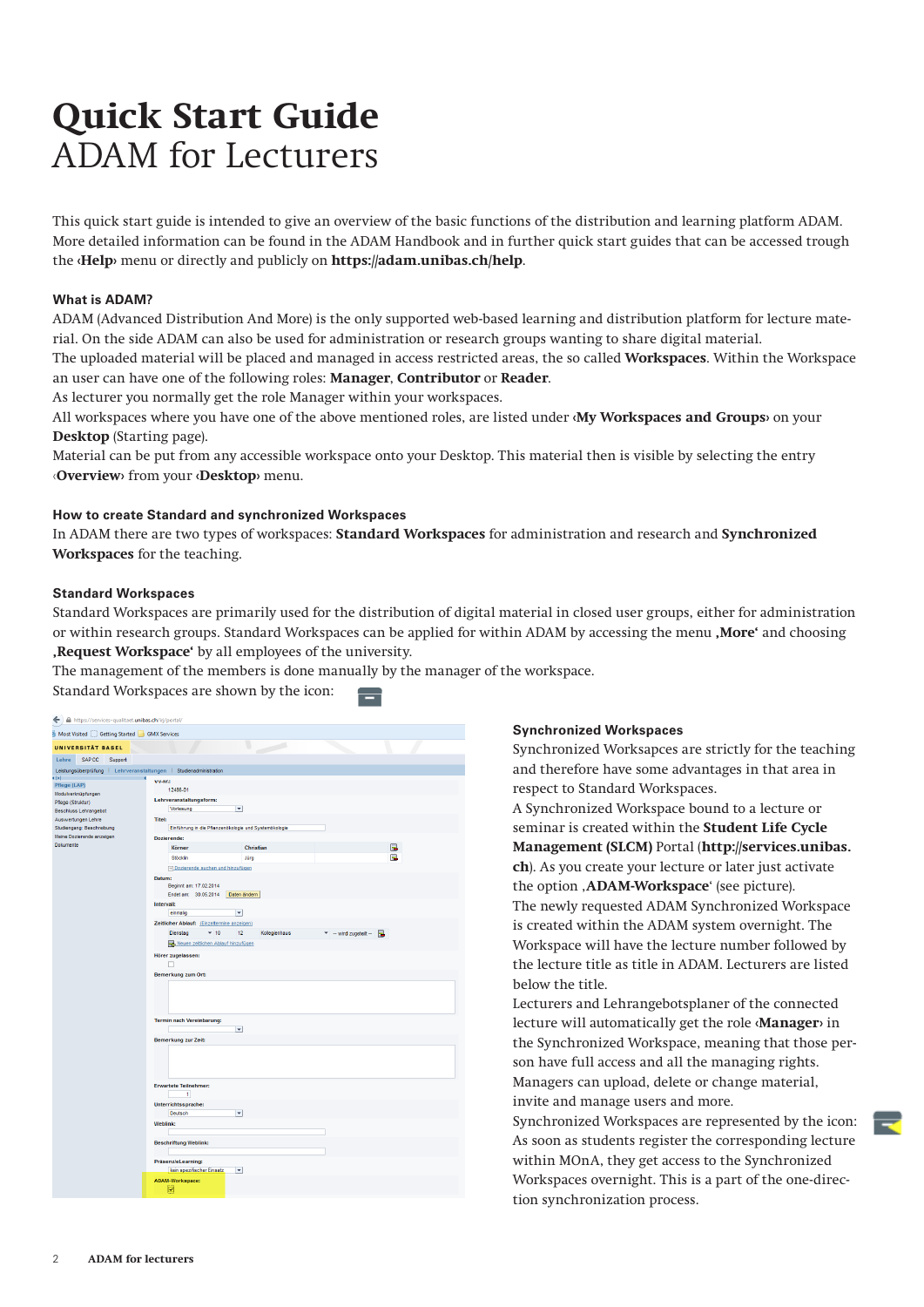#### Welcome to ADAM

ADAM is a web based application for sharing data.

#### Login via AA

Login for all swiss universities and technology institutes as well as all organisations that are in the SWITCH AAI community

#### Login without SWITCH AA

Login for UHBS and all organisations which do not belong to SWITCH AAI, like: Novartis, Roche, GMX, GMAIL,..

| Login via AAI                                          |          |
|--------------------------------------------------------|----------|
| Anmelden über:                                         |          |
| ※ Universität Basel                                    |          |
| Auswahl für die laufende Webbrowser Sitzung speichern. | Anmelden |
| Login Externe/Externals                                |          |
| Public                                                 |          |

If you would like to change the title of the Workspace you have to change the title of the lecture within SLCM.

#### **Invite users**

As a manager you can invite listeners or other persons outside the university to your workspace by choosing **‹Subscription with E-Mail list›** in the **‹Members›** area. Just enter their e-mail addresses, click on **‹List Users›** and choose **‹Assign and invite›** on the next page. Tutors or other persons (e.g. persons who contribute material to the lecture) of the University of Basel can be directly inscribed to your workspace by entering their Username, choosing the right role (e.g. contributor or manager) and clicking on **‹Add›** in the **‹Members›** area.

#### **Copying data and members from one workspace**

#### **to another**

Data and members from one of your workspaces can be copied to another workspace of yours. For example if you give a lecture repeatedly over years the workspaces are in different categories FS2015, FS2016 and so on. Instead of uploading all the needed material you can just copy the material from an older workspace.

To do this navigate to the **‹Content›** area of the workspace into which you would like to copy the material. Click on **‹Manage›**  and then on **‹Adopt Content›**. Choose the workspace from which you would like to adopt content, then click on **‹Continue›.** In the next step you can select which content should be copied, linked or omitted. To end click on **‹Copy Workspace›**.

To copy Managers and Contributors of another workspace into the active one, go to the **‹Members›** area and click on the button **‹Benutzer aus and. WS übernehmen›**.

# **Login and Desktop**

With your favorite webbrowser navigate to **https://adam.unibas.ch** and choose the Login via AAI. Select **Universität Basel** and enter your credentials after clicking on **‹Anmelden›**.

After succesful login you should see your **‹Desktop›** with **‹My Workspaces and Groups›**. If not select **‹My Workspaces and Groups›** from the **‹Desktop›** menu.

Listed you see all workspaces where you have some rights. On top all semesters and synchronized workspaces are listed.

## **Upload material**

To upload material, navigate into your workspace and under the ‹Content› area clcik on the button **‹Add New Item›** on the right side. Choose **‹File›** under Content. Then either choose the content from your computer or drag and drop it onto the designated area. ZIP files can be uploaded and expanded (with or without structure) directly into your workspace (for further information please consult the ADAM Handbook).

# **Structure your workspace with the help of folders**

With a click on **‹Add New Item›** you can also create folders and sub-folders.

To structure your content use the ‹**standard›** folders.

To restrict access you can create **‹private›** folders that are only accessible to members with the role **‹manager›** or **‹contributor›**.

To let students (members with the role **‹reader**›) upload material you can create **‹post-box›** folders.

# **Manage your members**

Managing members is easy in ADAM, especially if you manage Synchronized Workspaces. In such all members with the role **‹reader›** are automatically generated by the SLCM system. All students that register to your course corresponding with the Synchronized ADAM Workspace are automatically inscribed into the workpsace overnight as readers.

# **Take in mind that sudents that register to your lecture therefore can not really be deleted from the readers list (they will be listed on the next day again).**

For adding listeners or tutors see above **Invite users**.